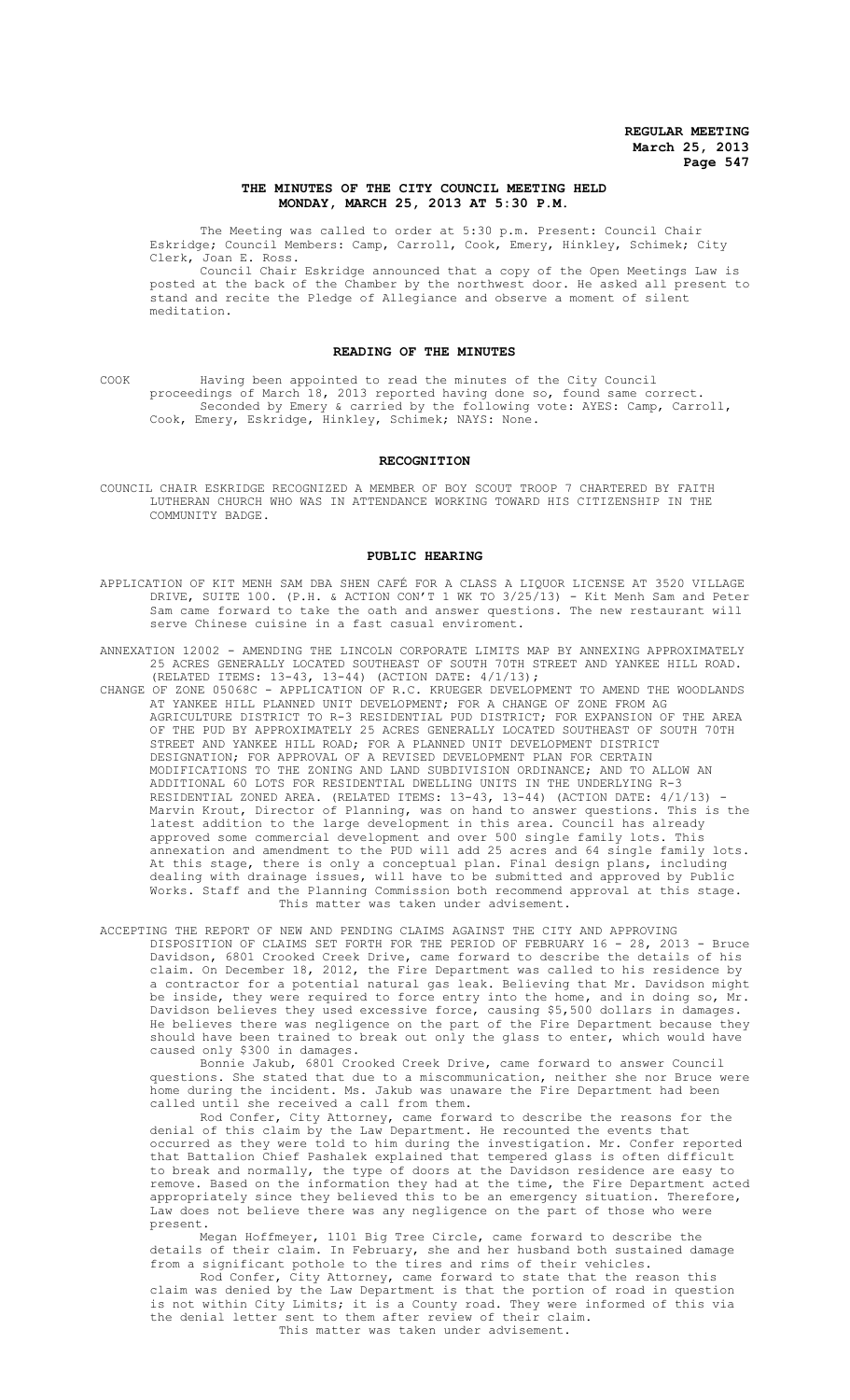- APPROVING SUPPLEMENTAL AGREEMENT NO. 4 BETWEEN THE CITY OF LINCOLN AND THE STATE OF NEBRASKA DEPARTMENT OF ROADS TO REMOVE THE MAXIMUM FEDERAL FUNDING CAP FOR THE JAMAICA NORTH TRAIL PROJECT - PHASE 2B PROJECT NO. ENH-55(160), CONTROL NO. 12879;
- APPROVING SUPPLEMENTAL AGREEMENT NO. 1 BETWEEN THE CITY OF LINCOLN AND THE STATE OF NEBRASKA DEPARTMENT OF ROADS FOR PROGRAMMING AGREEMENT BM 1205 TO REVISE THE FUNDING RESPONSIBILITIES OF THE FEDERAL AID PROJECT FOR THE SAFETY PROJECT AT SUPERIOR STREET AND I-180 EAST RAMP, PROJECT NO. HSIP-5254(8), CONTROL NO. 12928 - Terry Genrich, Parks & Recreation Department, was on hand to answer questions. The Jamaica North Trail Project has been an ongoing for some time. The Federal process has changed during this time and there is no longer a cap on the funding. This removes that cap so that as this project continues to move forward, Federal funds will be available should the project exceed the \$500,000 amount.

Craig Aldridge, Public Works & Utilities Department, came forward to answer questions. The Federal Highway Administration has a pool of funds that has become available to State and local agencies who apply for their share of costs on highway safety improvement projects. The City has turned in an application and all that is needed is this approved supplement to the project programming agreement.

This matter was taken under advisement.

APPROVING THE LABOR CONTRACT BETWEEN THE CITY OF LINCOLN AND THE LINCOLN FIREFIGHTERS ASSOCIATION, LOCAL NO. 644, INTERNATIONAL ASSOCIATION OF FIREFIGHTERS, FOR A PERIOD OF AUGUST 16, 2012 THROUGH AUGUST 31, 2014 - Doug McDaniel, Director of Personnel, came forward to state that the City has concluded negotiations for this two-year agreement. He provided an overview of items which include a 3% wage increase in the first year, a 3.5% wage increase in the second year, a clean-up of language, and an increase in tuition reimbursement. No change was made in health insurance benefits. In answer to Council questions, Mr. McDaniel responded that there is a percentage increase that moves individuals up to different steps within classifications, and this averages approximately 4%. 56% of firefighters are at their maximum. He clarified the difference between moving up within a classification and being promoted to a different position. Dave Engler, President of the Lincoln Firefighters Association, came forward on behalf of the Association in support of this labor contract. Significant effort goes into negotiating these agreements. Mr. Engler expressed his appreciation for the great working relationship the Association has with the City.

This matter was taken under advisement.

AMENDING CHAPTER 4.16 OF THE LINCOLN MUNICIPAL CODE RELATING TO HOSPITAL BOARD BY AMENDING SECTION 4.16.007 TO ESTABLISH A PROCEDURE FOR INVADING THE CORPUS OF THE FUND IN THE EVENT OF A PUBLIC HEALTH EMERGENCY; AMENDING SECTION 4.16.010 OF THE CODE TO CLARIFY THAT EX OFFICIO MEMBERS OF THE BOARD OF TRUSTEES OF THE COMMUNITY HEALTH ENDOWMENT SHALL BE ENTITLED TO VOTE; REMOVING THE PROHIBITION THAT PREVENTS THE DIRECTOR OF AN ACUTE CARE HOSPITAL IN LINCOLN FROM SERVING ON THE BOARD OF TRUSTEES AND ADDING A PROHIBITION AGAINST ELECTED OFFICIALS SERVING ON THE BOARD OF TRUSTEES; AND PROVIDING THAT MEMBERS OTHER THAN EX OFFICIO MEMBERS MAY NOT SERVE MORE THAN TWO SUCCESSIVE TERMS ON THE BOARD OF TRUSTEES, EXCEPT FOR MEMBERS WHO ARE APPOINTED TO FILL A VACANCY ON THE BOARD; AMENDING SECTION 4.16.050 TO REMOVE LANGUAGE THAT WAS ONLY APPLICABLE TO THE ORIGINAL APPOINTMENT OF THE BOARD AT ITS INCEPTION; AND AMENDING 4.16.060 TO CHANGE THE TITLE OF THE EXECUTIVE DIRECTOR OF THE COMMUNITY HEALTH ENDOWMENT TO PRESIDENT/CEO - Lori Siebel, Community Health Endowment President/CEO, was on hand to answer questions.

Michael J. Tavlin, Chariman of the Board of CHE, came forward to state that the two main mandates of the CHE are to make Lincoln the healthiest community in the nation and to preserve the inflation adjusted purchasing power of the original \$37 million that the City received from the sale of Lincoln General Hospital. This provision has existed for many years and the intent is simply to make some clarifications, not to make any changes. This matter was taken under advisement.

# **COUNCIL ACTION**

#### **REPORTS OF CITY OFFICERS**

APPOINTING SCOTT NEAL TO THE AGING PARTNERS AREA AGENCY ON AGING AREAWIDE ADVISORY COUNCIL FOR A TERM EXPIRING JULY 1, 2016 - CLERK read the following resolution, introduced by Jonathan Cook, who moved its adoption:

A-87267 BE IT RESOLVED by the City Council of the City of Lincoln, Nebraska: That the appointment of Scott Neal to the Aging Partners Area Agency on Aging Areawide Advisory Council for a term expiring July 1, 2016, is hereby approved.

Introduced by Jonathan Cook Seconded by Schimek and carried by the following vote: AYES: Came, Carroll, Cook, Emery, Eskridge, Hinkley, Schimek; NAYS: None.

APPROVING AN AGREEMENT BETWEEN THE CITY OF LINCOLN ON BEHALF OF THE LINCOLN-LANCASTER COUNTY HEALTH DEPARTMENT AND UNION COLLEGE FOR UNION COLLEGE'S BACCALAUREATE REGISTERED PUBLIC HEALTH NURSING STUDENTS TO RECEIVE FIELD AND CLINICAL TRAINING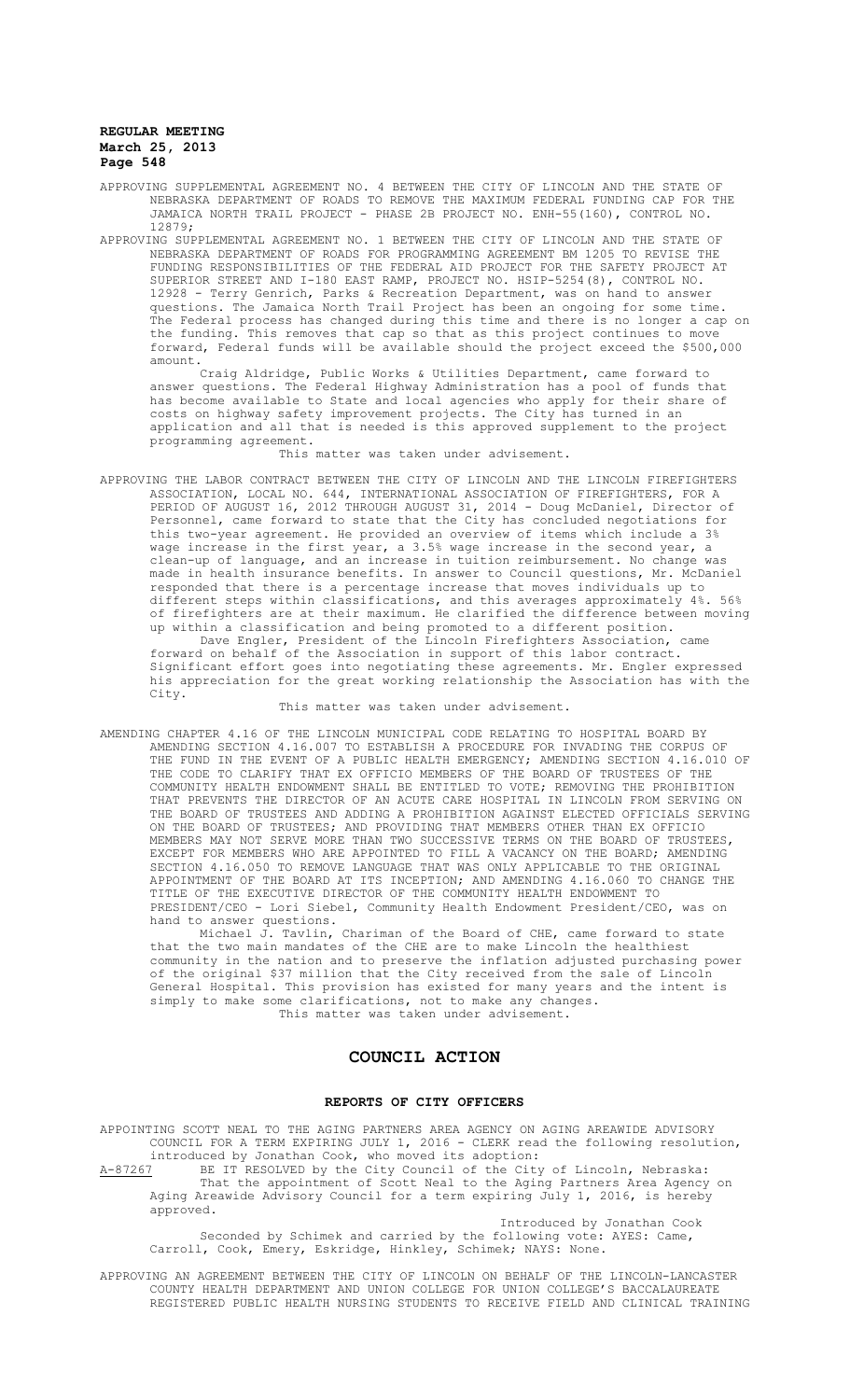AT THE HEALTH DEPARTMENT FOR A TERM OF JANUARY 1, 2013 THROUGH DECEMBER 31, 2015. **(REQUEST P.H. ON CONSENT AGENDA OF 3/25/13**) - CLERK read the following resolution, introduced by Jonathan Cook, who moved its adoption:

A-87268 BE IT RESOLVED by the City Council of the City of Lincoln, Nebraska: That the attached Service Agreement between the City of Lincoln, on behalf of the Lincoln-Lancaster County Health Department, and the Union College, to provide field and clinical training to Union College nursing students at the Lincoln-Lancaster County Health Department for a period of January 1, 2013 to January 1, 2015, upon the terms and conditions set forth in said Service Agreement, which is attached hereto marked as Attachment "A", is hereby approved and the Mayor is authorized to execute the same on behalf of the City of Lincoln.

The City Clerk is directed to forward one fully executed original of said Agreement to Judy Halstead, Lincoln-Lancaster County Health Department Director, for transmittal to the Union College.

Introduced by Jonathan Cook Seconded by Schimek and carried by the following vote: AYES: Came, Carroll, Cook, Emery, Eskridge, Hinkley, Schimek; NAYS: None.

CLERK'S LETTER AND MAYOR'S APPROVAL OF RESOLUTIONS AND ORDINANCES PASSED BY THE CITY COUNCIL ON MARCH 11, 2013 - CLERK presented said report which was placed on file in the Office of the City Clerk. **(27-1)**

REPORT OF SETTLEMENT AGREEMENT UNDER NEB. REV. STATE §84-713 (NON TORT CLAIM) - Clerk presented said report which was placed on file in the Office of the City Clerk.

### **PETITIONS & COMMUNICATIONS**

PLACED ON FILE IN THE OFFICE OF THE CITY CLERK:

Administrative Amendment No. 13011 to Special Permit No. 06001A, Grand Terrace Community Unit Plan, approved by the Planning Director on March 12, 2013, requested by Starostka-Lewis, LLC, to modify Outlot C to show the detention cell relocated from the east end of the outlot to the west end, and to show the east  $\frac{1}{2}$  of the outlot as two residential lots at S.  $78^\text{th}$  St. and Boone Trail, which is generally located near S.  $84<sup>th</sup>$  St. and Highway 2. Administrative Amendment No. 13014 - to Pre-Existing Use Permit No. 13002, Lee's Chicken, approved by the Planning Director on March 18, 2013, requested by Dennis Kann, to add a beer garden/outdoor dining area on to the existing building, on property generally located at the northeast corner of S. Coddington Ave. and W. Van Dorn St.

REFERRALS TO THE PLANNING DEPARTMENT:

Special Permit No. 13012 - Requested by Nebraska Dining, LLC., for the authority to sell alcoholic beverages for consumption on the premises associated with a restaurant, on property legally described as a portion of Lot 3, Leming's Subdivision, located in the NE 1/4 of Section 29-10-7, Lancaster County, Nebraska, generally located at S. 50th Street and O Street.

### **MISCELLANEOUS REFERRALS - NONE**

#### **LIQUOR RESOLUTIONS**

APPLICATION OF KIT MENH SAM DBA SHEN CAFÉ FOR A CLASS A LIQUOR LICENSE AT 3520 VILLAGE DRIVE, SUITE 100 - CLERK read the following resolution, introduced by Jon Camp, who moved its adoption for approval:<br>A-87269 BE IT RESOLVED by the City Cou

BE IT RESOLVED by the City Council of the City of Lincoln, Nebraska: That after hearing duly had as required by law, consideration of the facts of this application, the Nebraska Liquor Control Act, and the pertinent City ordinances, the City Council recommends that the application of Kit Menh Sam dba Shen Café for a Class "A" liquor license at 3520 Village Drive, Suite 100, Lincoln, Nebraska, for the license period ending April 30, 2013, be approved with the condition that:

1. Applicant must successfully complete the responsible beverage server training course required by Section 5.04.035 of the Lincoln Municipal Code within 30 days of approval of this resolution.

2. All employees must possess a valid Responsible Beverage Server/Seller Permit as required by Section 5.04.124 of the Lincoln Municipal Code.

3. The premises must comply in every respect with all city and state regulations.

The City Clerk is directed to transmit a copy of this resolution to the Nebraska Liquor Control Commission.

Introduced by Jon Camp

Seconded by Schimek and carried by the following vote: AYES: Camp, Carroll, Cook, Emery, Eskridge, Hinkley, Schimek; NAYS: None.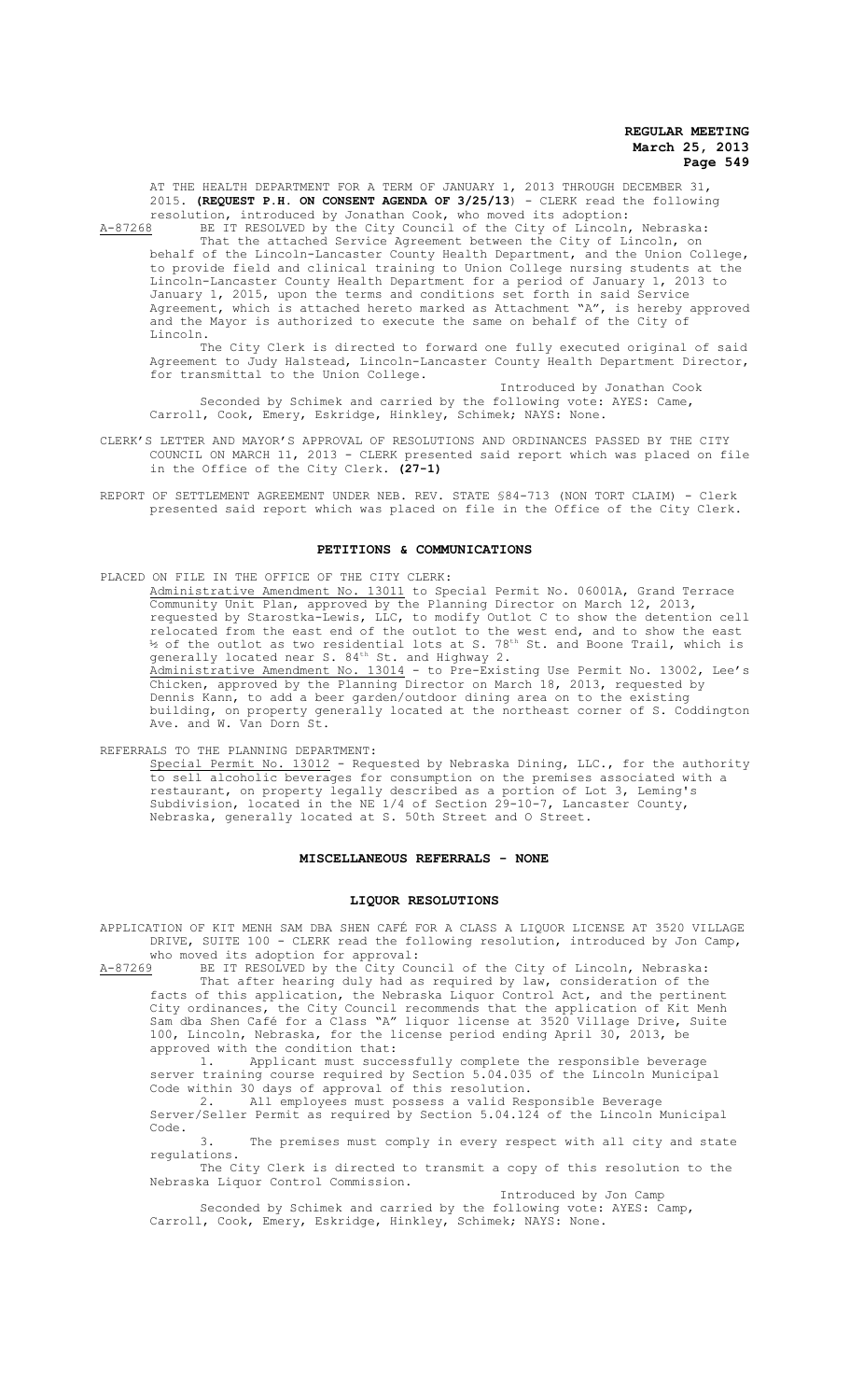# **ORDINANCES - 2ND READING & RELATED RESOLUTIONS (as required)**

- ANNEXATION 12002 AMENDING THE LINCOLN CORPORATE LIMITS MAP BY ANNEXING APPROXIMATELY 25 ACRES GENERALLY LOCATED SOUTHEAST OF SOUTH 70TH STREET AND YANKEE HILL ROAD. (RELATED ITEMS: 13-43, 13-44) (ACTION DATE: 4/1/13) - CLERK read an ordinance, introduced by Jonathan Cook, amending the Lincoln Corporate Limits Map by annexing approximately 25 acres generally located southeast of South 70th Street and Yankee Hill Road, the second time.
- CHANGE OF ZONE 05068C APPLICATION OF R.C. KRUEGER DEVELOPMENT TO AMEND THE WOODLANDS AT YANKEE HILL PLANNED UNIT DEVELOPMENT; FOR A CHANGE OF ZONE FROM AG AGRICULTURE DISTRICT TO R-3 RESIDENTIAL PUD DISTRICT; FOR EXPANSION OF THE AREA OF THE PUD BY APPROXIMATELY 25 ACRES GENERALLY LOCATED SOUTHEAST OF SOUTH 70TH STREET AND YANKEE HILL ROAD; FOR A PLANNED UNIT DEVELOPMENT DISTRICT DESIGNATION; FOR APPROVAL OF A REVISED DEVELOPMENT PLAN FOR CERTAIN MODIFICATIONS TO THE ZONING AND LAND SUBDIVISION ORDINANCE; AND TO ALLOW AN ADDITIONAL 60 LOTS FOR RESIDENTIAL DWELLING UNITS IN THE UNDERLYING R-3 RESIDENTIAL ZONED AREA. (RELATED ITEMS: 13-43, 13-44) (ACTION DATE: 4/1/13) -CLERK read an ordinance, introduced by Jonathan Cook, being the application of R.C. Krueger Development to amend The Woodlands at Yankee Hill Planned Unit Development; for a change of zone from AG Agriculture District to R-3 Residential PUD District; for expansion of the area of the PUD by approximately 25 acres generally located southeast of South 70th Street and Yankee Hill Road; for a Planned Unit Development district designation; for approval of a revised development plan for certain modifications to the Zoning and Land Subdivision Ordinance; and to allow an additional 60 lots for residential dwelling units in the underlying R-3 Residential zoned area, the second time.

# **PUBLIC HEARING - RESOLUTIONS**

- ACCEPTING THE REPORT OF NEW AND PENDING CLAIMS AGAINST THE CITY AND APPROVING DISPOSITION OF CLAIMS SET FORTH FOR THE PERIOD OF FEBRUARY 16 - 28, 2013 - PRIOR to reading: CAMP Moved to amend Bill No. 13R-67 by removing the claim of Davidson from the list of denied claims with Action in two weeks to 04/08/13. Seconded by Cook and carried by the following vote: AYES: Camp, Cook, Emery, Eskridge, Hinkley, Schimek; NAYS: Carroll. CLERK Read the following resolution, introduced by Jonathan Cook, who moved its
- $\frac{\text{adoption:}}{\text{A}-86270}$ BE A-86270 BE IT RESOLVED by the City Council of the City of Lincoln, Nebraska:

That the claims listed in the attached report, marked as Exhibit "A", dated March 1, 2013, of various new and pending tort claims filed against the City of Lincoln with the Office of the City Attorney or the Office of the City Clerk, as well as claims which have been disposed of, are hereby received as required by <u>Neb. Rev. Stat.</u> § 13-905 (Reissue 1997). The dispositions of claims by the Office of the City Attorney, as shown by the attached report, are hereby approved:

| DENIED CLAIMS                      |                     | ALLOWED/SETTLED CLAIMS       |          |
|------------------------------------|---------------------|------------------------------|----------|
| The Hartford Insurance Group a/s/o |                     | Cynthia Bartlett \$18,206.24 |          |
| Francis & LeaAnn Pytlik            | \$1.588.42          | David Martin                 | 1,700.00 |
| Barbara Dowse                      | 20,927.59           | Black Hills Energy           | 465.51   |
| Michael Lecher                     | 250,000.00          | Chris Plock                  | 502.52   |
| Ed & Barb Newell                   | 180.00              |                              |          |
| Darrin & Christine Vidal-Fulford   | NAS*                |                              |          |
| Bruce D. Davidson                  | <del>5,505.00</del> |                              |          |
| Clinton Schlake                    | 35.00               |                              |          |
| FARA Insurance Service, TPA for    |                     |                              |          |
| State of Nebraska/DHHS             | NAS*                |                              |          |
| Brent & Kendra Schleicher          | 60.00               |                              |          |
| Cathy Wilbrand                     | 24.59               |                              |          |
| David Amstutz                      | NAS*                |                              |          |
| Drew Hoffmeyer                     | 1,243.29            |                              |          |
| Vanessa Wasser                     | 40.00               |                              |          |
| Brad Koch                          | 178.42              |                              |          |
| * No Amount Specified              |                     |                              |          |

The City Attorney is hereby directed to mail to the various claimants listed herein a copy of this resolution which shows the final disposition of their claim.

Introduced by Jonathan Cook Seconded by Carroll and carried by the following vote: AYES: Camp, Carroll, Cook, Emery, Eskridge, Hinkley, Schimek; NAYS: None.

APPROVING SUPPLEMENTAL AGREEMENT NO. 4 BETWEEN THE CITY OF LINCOLN AND THE STATE OF NEBRASKA DEPARTMENT OF ROADS TO REMOVE THE MAXIMUM FEDERAL FUNDING CAP FOR THE JAMAICA NORTH TRAIL PROJECT - PHASE 2B PROJECT NO. ENH-55(160), CONTROL NO. 12879 - CLERK read the following resolution, introduced by Jonathan Cook, who moved its adoption:<br>A-87271 BE IT RESOLVE

A-87271 BE IT RESOLVED by the City Council of the City of Lincoln, Nebraska: That the attached Supplemental Agreement No. 4 between the City of Lincoln and the State of Nebraska Department of Roads for Project No. ENH-55(160), State CN-12879, to remove the federal funding cap for the project to allow for additional funds above the original cap to be reimbursed at the 65% Federal Share amount, for the construction of the Jamaica North Trail – Phase 2 (B), in accordance with the terms and conditions contained in said Supplemental Agreement No. 4, is hereby approved and the Mayor is authorized to execute the same on behalf of the City of Lincoln.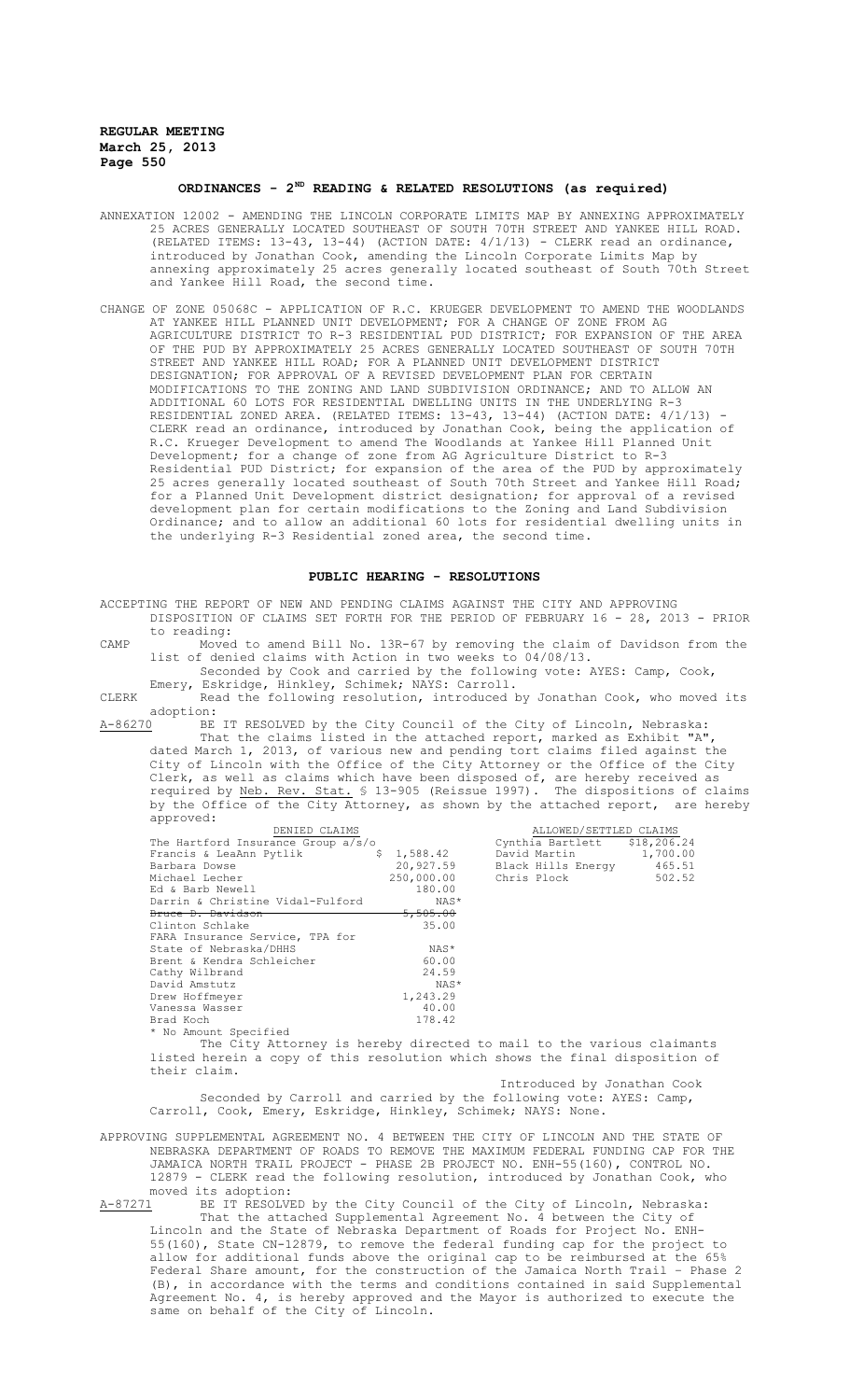The City Clerk is directed to return the executed copies of the Agreement and the executed Exhibit "A" to Terry Genrich, Parks and Recreation Department, for transmittal and execution by the State Department of Roads. Introduced by Jonathan Cook

Seconded by Carroll and carried by the following vote: AYES: Camp, Carroll, Cook, Emery, Eskridge, Hinkley, Schimek; NAYS: None.

APPROVING SUPPLEMENTAL AGREEMENT NO. 1 BETWEEN THE CITY OF LINCOLN AND THE STATE OF NEBRASKA DEPARTMENT OF ROADS FOR PROGRAMMING AGREEMENT BM 1205 TO REVISE THE FUNDING RESPONSIBILITIES OF THE FEDERAL AID PROJECT FOR THE SAFETY PROJECT AT SUPERIOR STREET AND I-180 EAST RAMP, PROJECT NO. HSIP-5254(8), CONTROL NO. 12928 - CLERK red the following resolution, introduced by Jonathan Cook, who moved its adoption:<br>A-87272 BE IT RESOLVI

BE IT RESOLVED by the City Council of the City of Lincoln, Nebraska: That the attached Supplemental Agreement No. 1, Project Program Agreement, between the City of Lincoln and the State of Nebraska Department of Roads for construction of safety improvements at the intersection of Superior construction of safety improvements at the intersection of Superior Street and Interstate 180 East Ramp, for Highway Safety Improvement Project funds, Project No. HSIP-5254(8), Control No. 12928, in accordance with the terms and conditions contained in said Agreement, is hereby approved and the Mayor is authorized to execute the same on behalf of the City of Lincoln. The City Clerk is directed to return the executed copies of the Agreement

to Craig Aldridge, Engineering Services Division of the Department of Public Works & Utilities, for transmittal and execution by the State Department of Roads.

Introduced by Jonathan Cook Seconded by Carroll and carried by the following vote: AYES: Camp, Carroll, Cook, Emery, Eskridge, Hinkley, Schimek; NAYS: None.

APPROVING THE LABOR CONTRACT BETWEEN THE CITY OF LINCOLN AND THE LINCOLN FIREFIGHTERS ASSOCIATION, LOCAL NO. 644, INTERNATIONAL ASSOCIATION OF FIREFIGHTERS, FOR A PERIOD OF AUGUST 16, 2012 THROUGH AUGUST 31, 2014 - CLERK read the following resolution, introduced by Jonathan Cook, who moved its adoption:

A-87273 BE IT RESOLVED by the City Council of the City of Lincoln, Nebraska: That the attached labor contract between the City of Lincoln and the Lincoln Firefighters Association, Local No. 644, International Association of Firefighters, to be effective August 16, 2012 through August 31, 2014, is hereby approved and the Mayor is authorized to execute the same on behalf of the City. Introduced by Jonathan Cook

Seconded by Carroll and carried by the following vote: AYES: Camp, Carroll, Cook, Emery, Eskridge, Hinkley, Schimek; NAYS: None.

# **REQUEST FOR CONTINUED PUBLIC HEARING ORDINANCE - 3RD READING**

|      | AMENDING CHAPTER 4.16 OF THE LINCOLN MUNICIPAL CODE RELATING TO HOSPITAL BOARD BY<br>AMENDING SECTION 4.16.007 TO ESTABLISH A PROCEDURE FOR INVADING THE CORPUS OF<br>THE FUND IN THE EVENT OF A PUBLIC HEALTH EMERGENCY: AMENDING SECTION 4.16.010 OF<br>THE CODE TO CLARIFY THAT EX OFFICIO MEMBERS OF THE BOARD OF TRUSTEES OF THE<br>COMMUNITY HEALTH ENDOWMENT SHALL BE ENTITLED TO VOTE; REMOVING THE PROHIBITION<br>THAT PREVENTS THE DIRECTOR OF AN ACUTE CARE HOSPITAL IN LINCOLN FROM SERVING ON<br>THE BOARD OF TRUSTEES AND ADDING A PROHIBITION AGAINST ELECTED OFFICIALS SERVING<br>ON THE BOARD OF TRUSTEES; AND PROVIDING THAT MEMBERS OTHER THAN EX OFFICIO |
|------|------------------------------------------------------------------------------------------------------------------------------------------------------------------------------------------------------------------------------------------------------------------------------------------------------------------------------------------------------------------------------------------------------------------------------------------------------------------------------------------------------------------------------------------------------------------------------------------------------------------------------------------------------------------------------|
|      | MEMBERS MAY NOT SERVE MORE THAN TWO SUCCESSIVE TERMS ON THE BOARD OF TRUSTEES,                                                                                                                                                                                                                                                                                                                                                                                                                                                                                                                                                                                               |
|      | EXCEPT FOR MEMBERS WHO ARE APPOINTED TO FILL A VACANCY ON THE BOARD; AMENDING                                                                                                                                                                                                                                                                                                                                                                                                                                                                                                                                                                                                |
|      | SECTION 4.16.050 TO REMOVE LANGUAGE THAT WAS ONLY APPLICABLE TO THE ORIGINAL                                                                                                                                                                                                                                                                                                                                                                                                                                                                                                                                                                                                 |
|      | APPOINTMENT OF THE BOARD AT ITS INCEPTION; AND AMENDING 4.16.060 TO CHANGE THE                                                                                                                                                                                                                                                                                                                                                                                                                                                                                                                                                                                               |
|      | TITLE OF THE EXECUTIVE DIRECTOR OF THE COMMUNITY HEALTH ENDOWMENT TO                                                                                                                                                                                                                                                                                                                                                                                                                                                                                                                                                                                                         |
|      | PRESIDENT/CEO - PRIOR to reading:                                                                                                                                                                                                                                                                                                                                                                                                                                                                                                                                                                                                                                            |
| COOK | Moved to waive Council rules to continue Public Hearing on this date.                                                                                                                                                                                                                                                                                                                                                                                                                                                                                                                                                                                                        |
|      | Seconded by Schimek and carried by the following vote: AYES: Camp,                                                                                                                                                                                                                                                                                                                                                                                                                                                                                                                                                                                                           |
|      | Carroll, Cook, Emery, Eskridge, Hinkley, Schimek; NAYS: None.                                                                                                                                                                                                                                                                                                                                                                                                                                                                                                                                                                                                                |
|      |                                                                                                                                                                                                                                                                                                                                                                                                                                                                                                                                                                                                                                                                              |

COOK Moved MTA #2 to amend Bill No. 13-40 in the following manner: On page 1, lines 2-3, strike the words "invading the corpus of the Fund" and insert in lieu thereof the words "requesting a portion of the Endowment funds".

2. On page 1, lines 20 and 21 and page 2, lines 1 through 4, strike the second and third sentences of Section 4.16.007 and insert in lieu thereof the following:

"However, in the event of a community health disaster, as defined herein, the Director of the Lincoln-Lancaster County Health Department may initiate a written request for funds to the Community Health Endowment Board of Trustees and the Council for the purpose of alleviating such disaster. Regardless of the total amount of the fund at the time of the request, such request shall not exceed Nine Million Two Hundred Fifty Thousand and no/100ths Dollars  $($ \$9,250,000.00).

3. On page 2, line 14, after the word "except" insert the following: "to alleviate a public health disaster or".

Seconded by Carroll and carried by the following vote: AYES: Camp, Carroll, Cook, Emery, Eskridge, Hinkley, Schimek; NAYS: None.

COOK Moved MTA #3 to amend Bill No. 13-40 in the following manner: 1. On page 2, line 4, after the period ending the sentence, strike the remaining language on lines 4 through 11, and insert in lieu thereof the following: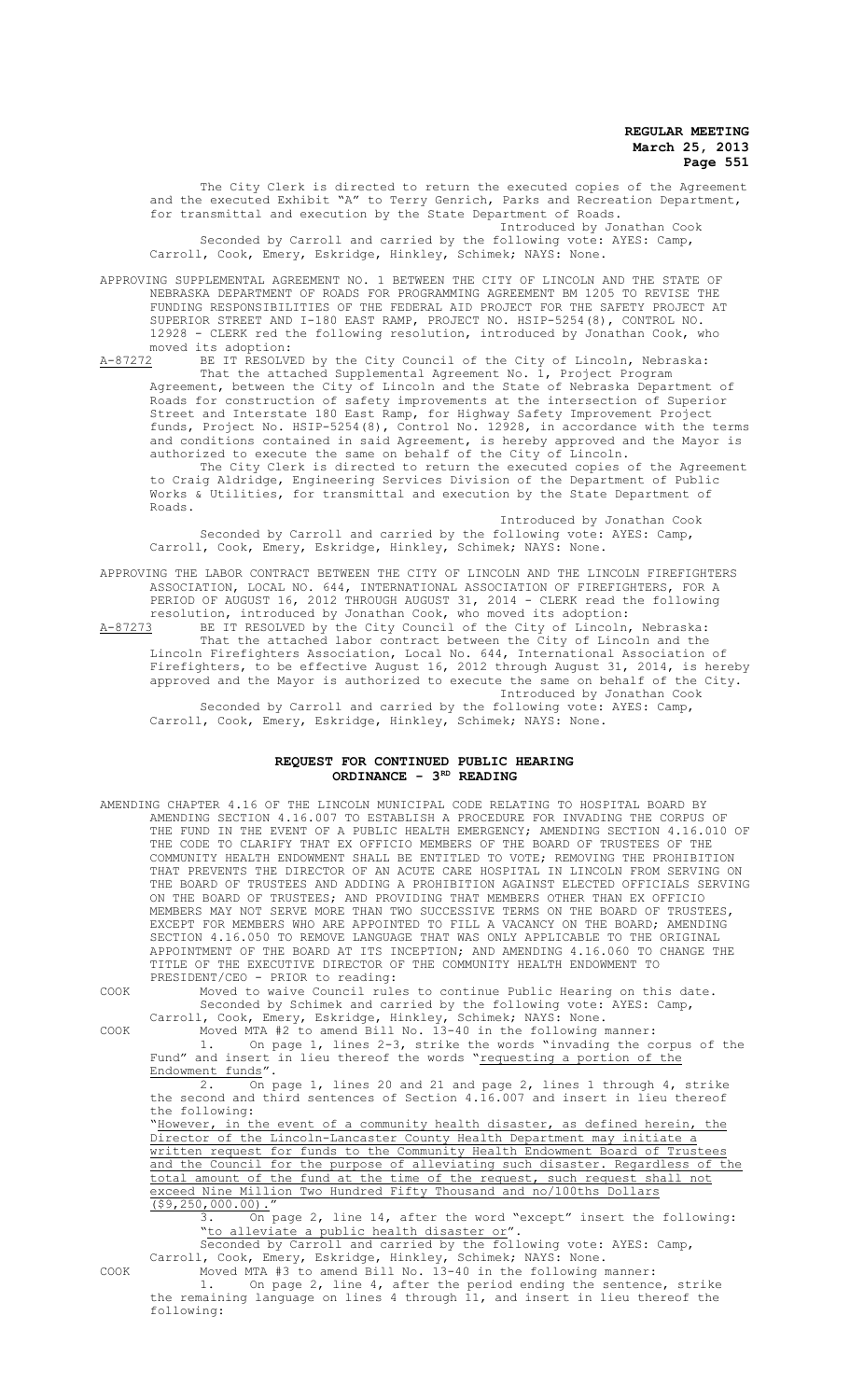a majority of trustees of the Community Health Endowment Board has voted to allow the request for funds to alleviate a public health disaster, a majority vote of the City Council shall authorize such use of the endowment funds, but in the event that a majority of the Community Health Endowment Board has not voted to allow such request, a two-thirds vote of the City Council shall be required to authorize such requested use of fund."

Seconded by Carroll and carried by the following vote: AYES: Camp, Carroll, Cook, Emery, Eskridge, Hinkley, Schimek; NAYS: None. SCHIMEK Moved MTA #4 to amend Bill No. 13-40 in the following manner:

1. On page 2, between lines 11 and 12, insert a new paragrah to read as follows: "In the event that the City received reimbursement from public or private

sources for expenditures that have been made to alleviate a public health disaster, for which funds have been expended from the Community Health Endowment, such reimbursed funds shall be used to replenish the funds that have been expended from the Community Health Endowment unless restriction that have been placed on such reimbursements prohibit replenishing such funds. Seconded by Carroll and carried by the following vote: AYES: Camp,

Carroll, Cook, Emery, Eskridge, Hinkley, Schimek; NAYS: None.

CLERK Read an ordinance, introduced by Eugene Carroll, amending Chapter 4.16 of the Lincoln Municipal Code relating to hospital board by amending Section 4.16.007 to establish a procedure for invading the corpus of the Fund in the event of a public health emergency; amending Section 4.16.010 of the Code to clarify that ex officio members of the Board of Trustees of the Community Health Endowment shall be entitled to vote; removing the prohibition that prevents the director of an acute care hospital in Lincoln from serving on the Board of Trustees and adding a prohibition against elected officials serving on the Board of Trustees; and providing that members other than ex officio members may not serve more than two successive terms on the Board of Trustees, except for members who are appointed to fill a vacancy on the Board; amending Section 4.16.050 to remove language that was only applicable to the original appointment of the Board at its inception; amending 4.16.060 to change the title of the executive director of the Community Health Endowment to President/CEO; and repealing Sections 4.16.007, 4.16.010, 4.16.050 and 4.16.060 as hitherto existing, the third time.

CARROLL Moved to pass the ordinance as amended.

Seconded by Schimek and carried by the following vote: AYES: Camp, Carroll, Cook, Emery, Eskridge, Hinkley, Schimek; NAYS: None. The ordinance, being numbered **#19860**, is recorded in Ordinance Book #28, Page .

# **ORDINANCE - 3RD READING & RELATED RESOLUTIONS (as required)**

APPROVING A LEASE BETWEEN THE CITY OF LINCOLN AND TANYA A. PORTER AND DAMIAN A. PORTER FOR THE LEASE OF APPROXIMATELY 3,850 SQUARE FEET AT THE SOUTHWEST CORNER OF THE GROUND LEVEL OF THE CENTRUM PARKING GARAGE, GENERALLY LOCATED AT 1100 N STREET, FOR USE AS A DAY CARE FACILITY FOR A FIVE YEAR TERM WITH AN OPTION TO RENEW THE LEASE FOR AN ADDITIONAL FIVE YEAR TERM - PRIOR to reading:<br>HINKLEY Moved MTA #1 to amend Bill No. 13-39 by accepting th

HINKLEY Moved MTA #1 to amend Bill No. 13-39 by accepting the attached Substitute Attachment "A" Lease to replace the previously provided Attachment "A" to Bill No. 13-39.

Seconded by Cook and carried by the following vote: AYES: Camp, Carroll, Cook, Emery, Eskridge, Hinkley, Schimek; NAYS: None.

CLERK Read an ordinance, introduced by Jon Camp, accepting and approving a Lease Agreement between the City of Lincoln, Nebraska and Tanya A. Porter and Damian A. Porter for the lease of approximately 3,850 sq. ft. of space in the southwest corner of the ground level of the Centrum Parking Garage, generally located at 1100 N Street, for use as a day care facility, the third time. CAMP Moved to pass the ordinance as amended.

Seconded by Cook and carried by the following vote: AYES: Camp, Carroll, Cook, Emery, Eskridge, Hinkley, Schimek; NAYS: None.

The ordinance, being numbered **#19861**, is recorded in Ordinance Book #28, Page .

# **ORDINANCES - 1ST READING & RELATED RESOLUTIONS (as required)**

VACATION NO. 13002 - VACATING SCHMIDT DRIVE BETWEEN W. DENTON ROAD AND SOUTH 1ST STREET - CLERK read an ordinance, introduced by Doug Emery, vacating Schmidt Drive between W. Denton Road and South 1st Street and retaining title thereto in the City of Lincoln, Lancaster County, Nebraska, the first time.

AUTHORIZING THE CITY OF LINCOLN, NEBRASKA TO ENTER INTO A MASTER TAX-EXEMPT LEASE PURCHASE AGREEMENT AND RELATED DOCUMENTS WITH U.S. BANK, OR AN AFFILIATE THEREOF, IN THE AMOUNT OF \$512,317 FOR THE ACQUISITION OF GOLF COURSE GROUNDS MAINTENANCE EQUIPMENT FOR USE BY THE CITY - CLERK read and ordinance, introduced by Doug Emery, an ordinance of the City of Lincoln, Nebraska authorizing and approving a master tax-exempt lease/purchase agreement and property schedule no. 1 with U.S. Bankcorp Government Leasing and Finance, Inc. And a related escrow agreement for maintenance equipment in the amount of \$512,317.00; and related matters, the first time.